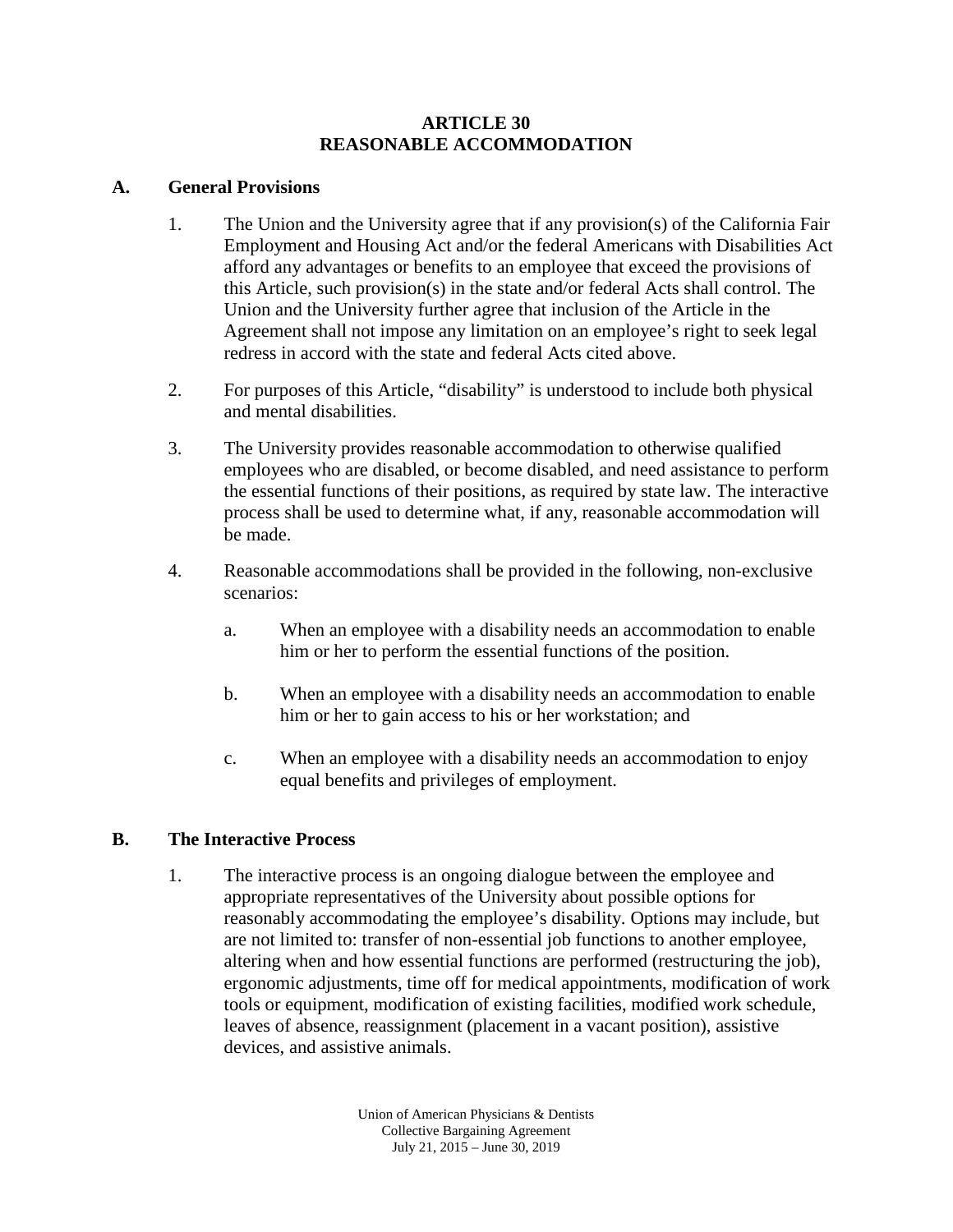- 2. An employee may start the interactive process by asking for an accommodation. A request may be made orally or in writing by the employee, or by someone who the employee has authorized to act on his or her behalf. Once the University is informed or becomes aware of the need for an accommodation, the University will coordinate the interactive process.
- 3. Both the University and the employee will participate in the interactive process in good faith, which includes engaging in timely communications and a willingness to exchange essential information. The employee may have his or her representative participate in this dialogue to facilitate the process, provided that applicable local requirements are met.
- 4. During the interactive process the University considers information in its possession, including information provided by the employee and/or his/her health care provider, related to: the essential functions of the job; the employee's functional limitations; possible accommodations; the reasonableness of possible accommodations; and issues related to the implementation of a reasonable accommodation. This information will be used by the University to determine what, if any, reasonable accommodation will be made.
- 5. The University will not implement an accommodation that would present an undue hardship for the University.
- 6. The University will engage in the interactive process and implement accommodations where reasonable and appropriate and in as short a time frame as reasonably possible. The parties recognize, however, that the time necessary to implement a reasonable accommodation will depend on the nature of the accommodation identified and whether the employee has provided sufficient supporting information.
- 7. Should an employee wish to receive an update as to the status of his/her request, he/she may contact the assigned University representative. The University representative will respond to the employee's request for updated information within seven (7) calendar days, if practicable.
- 8. If a reasonable accommodation is implemented, the employee and supervisor (and co-workers, where appropriate) will use best efforts to become familiar with any changes in their roles and responsibilities, so that the accommodation plan may be fully realized.
- 9. The interactive process is an ongoing obligation. Any changes in circumstances, whether in the employee's condition or in workplace factors, may warrant a reevaluation of the reasonable accommodation. If a provided accommodation is not effective or becomes ineffective, the employee will advise the appropriate UC representative. Then, the University and the employee will continue to engage in the interactive process to identify possible alternatives, or additional accommodations.